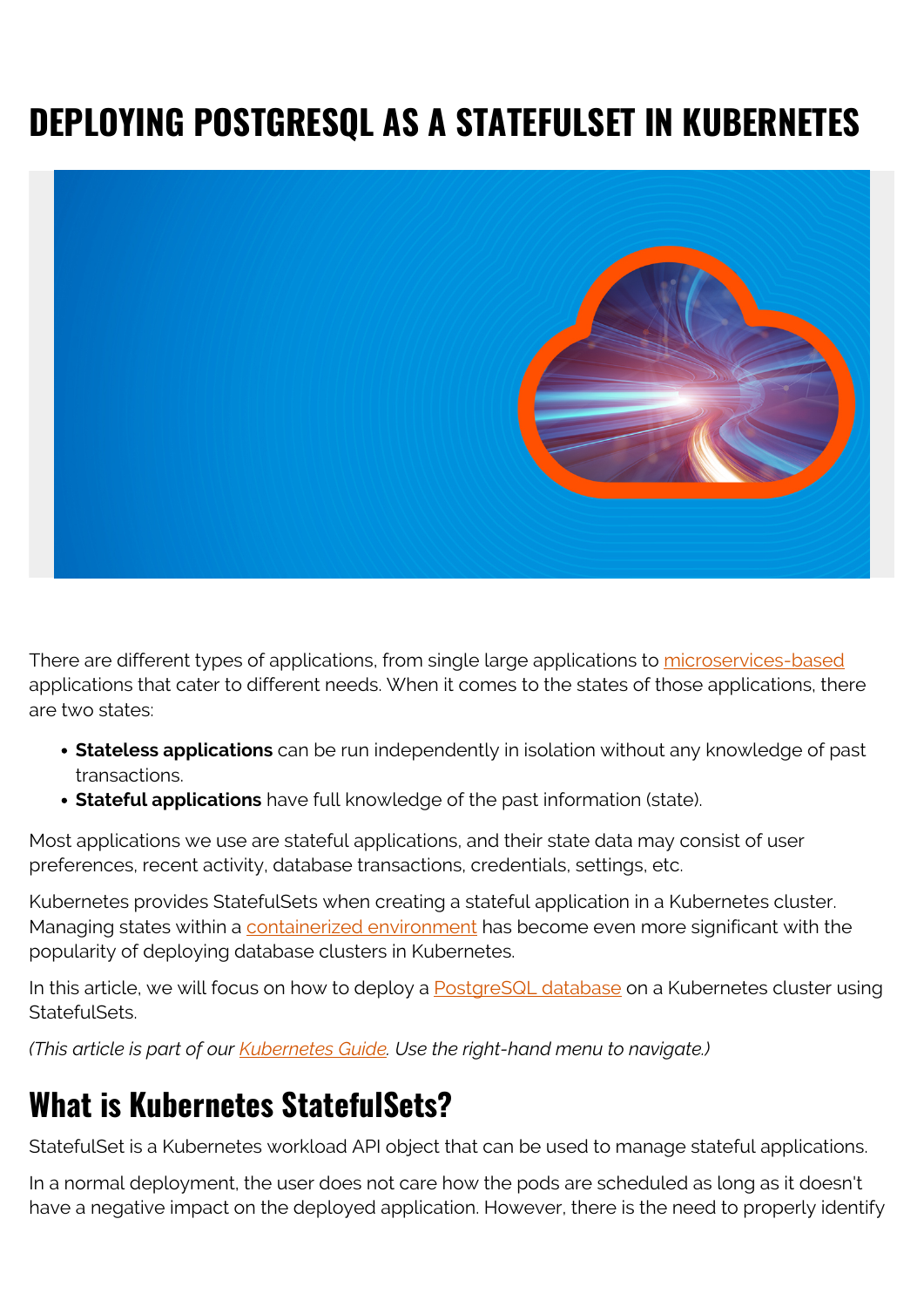pods to preserve the state in stateful applications with persistent storage.

StatefulSet provides this functionality by [creating pods](https://blogs.bmc.com/blogs/kubernetes-pods/) with a persistent identifier that will pertain to its value across rescheduling. This way, a pod will get correctly mapped to the storage volumes even if it is recreated, and the application state will be preserved.

#### **StatefulSets use cases**

There are several use cases for StatefulSets.



### **Ordered deploying & scaling**

When an application relies on multiple containers, the ordered approach to scaling ensures that dependent containers are created in an orderly manner at deployments and scaling scenarios.

### **Ordered automated rolling updates**

Updating applications or microservices that are dependent should also be updated in an orderly manner. Additionally, an update should not affect the functionality.

Therefore, users can decide the order in which the applications or microservices should be updated by using a StatefulSet.

#### **Mapping persistent storage**

When considering [databases,](https://blogs.bmc.com/blogs/data-lake-vs-data-warehouse-vs-database-whats-the-difference/) persistent storage is the most critical part as applications need to store data. With a StatefulSet, users can:

- 1. Define which pods correspond to each persistent storage
- 2. Create resilient application deployments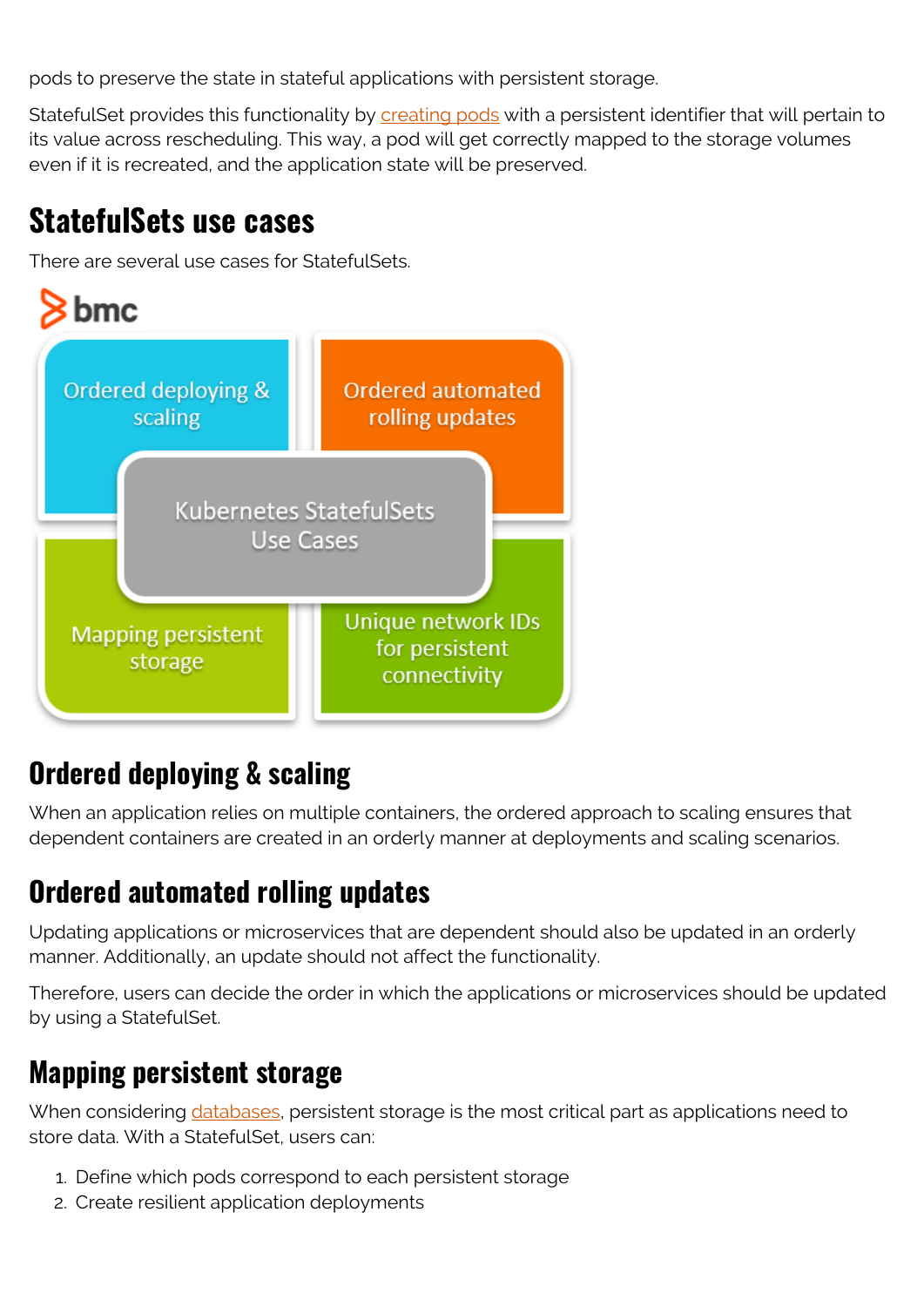#### **Using unique network identifiers to create persistent network connectivity**

With unique identifiers, network users can manage and route traffic for specific pods without worrying about IP changes at rescheduling. This provides greater control over the network communications between pods by providing the ability to configure persistent routing, policies, and security configs for desired pods.

Even with these benefits, StatefulSets do not provide a solution for all requirements. For instance, StatefulSets are not interchangeable with [deployments](https://blogs.bmc.com/blogs/kubernetes-deployment/) or [ReplicaSets](https://blogs.bmc.com/blogs/kubernetes-replicaset/)—these are instead geared to stateless configurations.

## **Drawbacks of StatefulSets**

StatefulSets also come with a set of limitations that users should be aware of before deploying the application.

- The storage for a StatefulSet must be provisioned either by a PersistentVolume Provisioner based on the storage class or pre-provisioned.
- Scaling or deleting pods will not affect the underlying persistent storage in order to ensure data safety. The provisioned volumes will remain within Kubernetes.
- The user needs to create a [headless service](https://blogs.bmc.com/blogs/kubernetes-services/) manually to ensure network identity in StatefulSets.
- SatefulSets does not guarantee the termination of current pods when the StatefulSet is deleted. So, best practice is that the user implement an SOP to scale the StatefulSet to zero pods before deleting.
- Rolling updates with the default pod management policy may cause issues when deploying if a pod is broken (due to an application config error, bad binary, etc.). In such instances, users need to:
	- Manually revert to a previous deployment template.
	- Delete the broken Pods before attempting to rerun the new updates.

## **Setting up a StatefulSet in a Kubernetes cluster**

Now that we have a basic understanding of a StatefulSet, let's look at a sample StatefulSet deployment.

StatefulSets are ideal for database deployments. In this example, we will create a PostgreSQL deployment as a StatefulSet with a persistent storage volume.

#### **postgresql.yaml**

```
# PostgreSQL StatefulSet
apiVersion: apps/v1
kind: StatefulSet
metadata:
   name: postgresql-db
spec:
   serviceName: postgresql-db-service
   selector:
```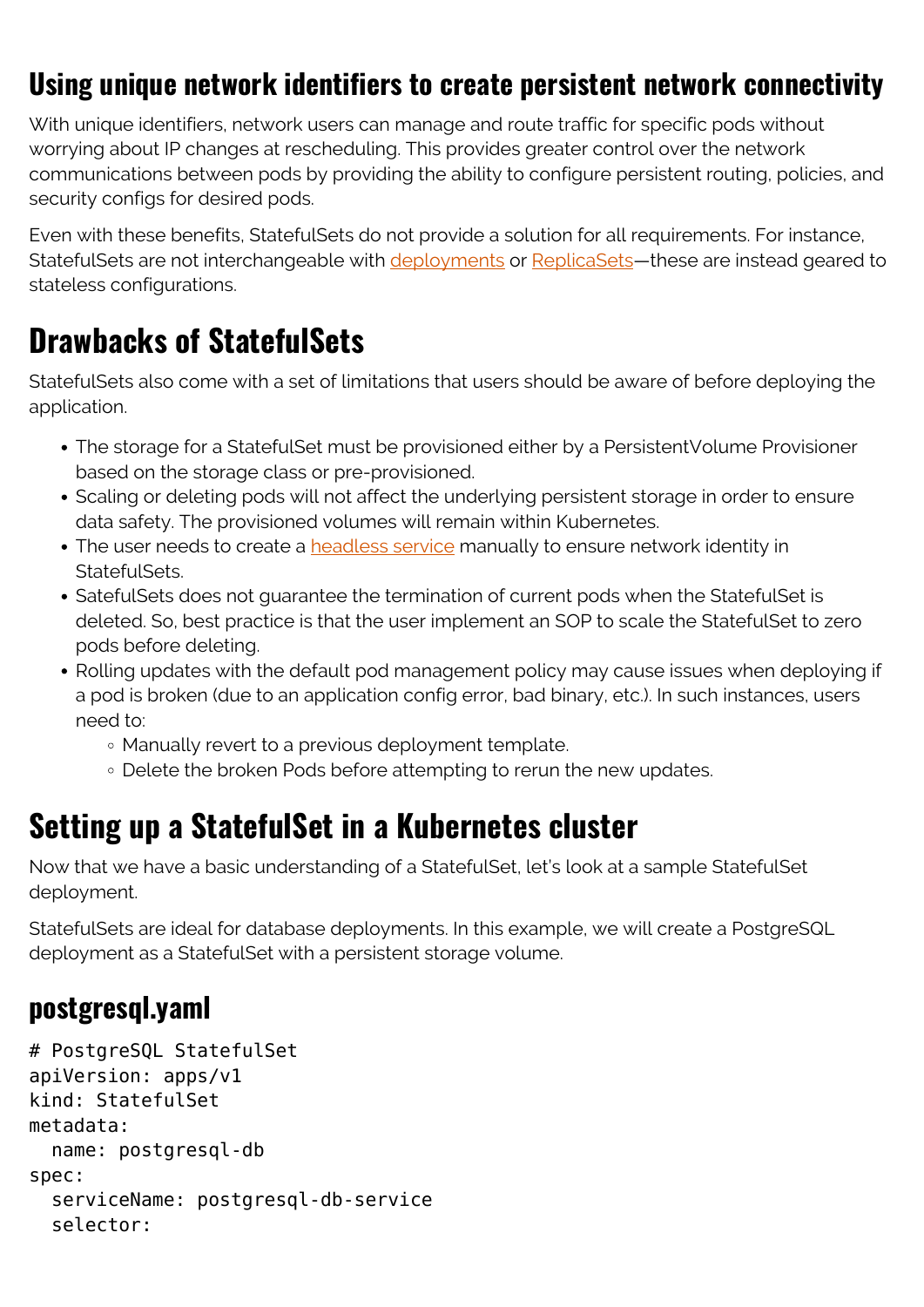```
 matchLabels:
     app: postgresql-db
 replicas: 2
 template:
   metadata:
     labels:
       app: postgresql-db
   spec:
     containers:
       - name: postgresql-db
          image: postgres:latest
          volumeMounts:
            - name: postgresql-db-disk
              mountPath: /data
          env:
           - name: POSTGRES PASSWORD
              value: testpassword
            - name: PGDATA
              value: /data/pgdata
 # Volume Claim
 volumeClaimTemplates:
   - metadata:
       name: postgresql-db-disk
     spec:
       accessModes:
       resources:
          requests:
            storage: 25Gi
```
In the above YAML file, we have defined a simple StatefulSet to deploy a PostgreSQL database. We are creating a StatefulSet called postgresql-db with two pods (replicas: 2).

Additionally, we are creating a **Persistent Volume** using the volumeClaimTemplate and using it in the StatefulSet to store the PostgreSQL data. The default Persistent Volume provisioner will provision the volume, and we can deploy this by running the following command.

kubectl apply -f postgresql.yaml

Result:

> kubectl apply -f postgresql.yaml statefulset.apps/postgresql-db created

Now we have successfully

created a PostgreSQL StatefulSet yet need a service to expose it outside of the Kubernetes cluster. That can be done by creating a service that points to the StatefulSet.

#### **postgresql-service.yaml**

# PostgreSQL StatefulSet Service apiVersion: v1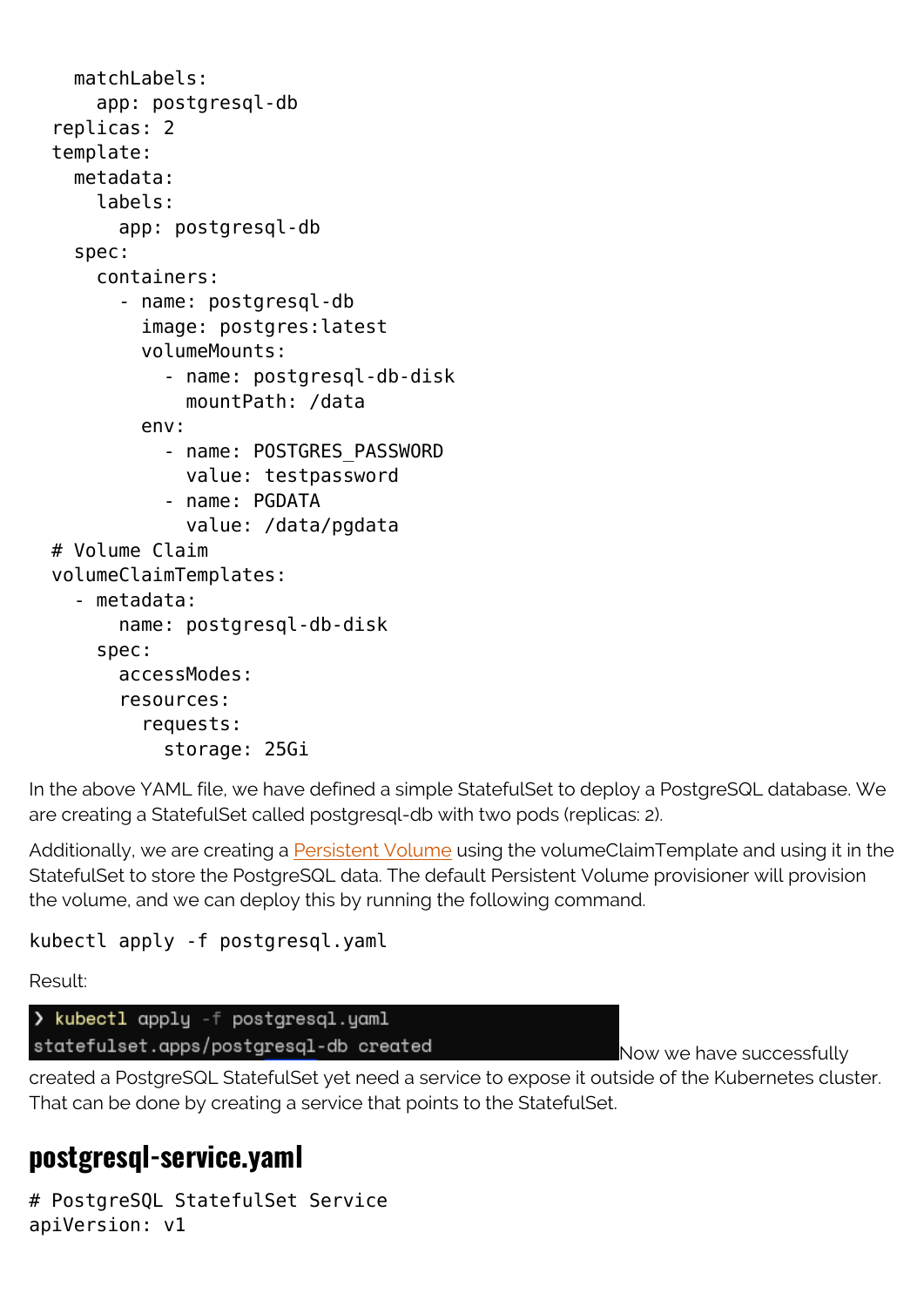```
kind: Service
metadata:
   name: postgres-db-lb
spec:
   selector:
     app: postgresql-db
   type: LoadBalancer
   ports:
     - port: 5432
       targetPort: 5432
```
This will create a [load balancer,](https://blogs.bmc.com/blogs/load-balancing/) and the service will expose our PostgreSQL database using the selector "app: postgresql-db." You can create the service by running the below command.

kubectl apply -f postgresql-service.yaml

Result: > kubectl apply -f postgresql-service.yaml service/postgres-db-lb created

Now let's see if both the

StatefulSet and the service are successfully created in Kubernetes by running the following command.

kubectl get all

Result:

| > kubectl get all              |       |               |                 |       |               |                |      |
|--------------------------------|-------|---------------|-----------------|-------|---------------|----------------|------|
| NAME                           | READY | <b>STATUS</b> | <b>RESTARTS</b> | AGE   |               |                |      |
| pod/postgresql-db-0            | 1/1   | Running       | 0               | 3m24s |               |                |      |
| pod/postgresgl-db-1            | 1/1   | Running       | 0               | 2m55s |               |                |      |
| <b>NAME</b>                    | TYPE  |               | CLUSTER-IP      |       | EXTERNAL-IP   | PORT(S)        | AGE  |
| service/kubernetes             |       | ClusterIP     | 10.96.0.1       |       | <none></none> | 443/TCP        | 21m  |
| service/postgres-db-lb         |       | LoadBalancer  | 10.111.253.4    |       | 10.111.253.4  | 5432:30975/TCP | 3m7s |
| <b>NAME</b>                    |       | READY         | AGE             |       |               |                |      |
| statefulset.apps/postgresql-db | 3m24s |               |                 |       |               |                |      |

The result indicates that two pods are created and running with a load balancer service exposing the StatefulSet via IP 10.111.253.4 using port 5432.

#### **Testing the connectivity**

Having deployed PostgreSQL, we need to verify that we can access it without any issues. We will use the [pgAdmin4 client](https://www.pgadmin.org/download/) to initialize the connection:

- 1. Download the pgAdmin client in your environment.
- 2. Connect and try to initialize a connection.

With the above deployment, we will use the external IP of the postgres-db-lb service (10.111.253.4) with port 5432. Since we only defined a password in our environment variables for the PostgreSQL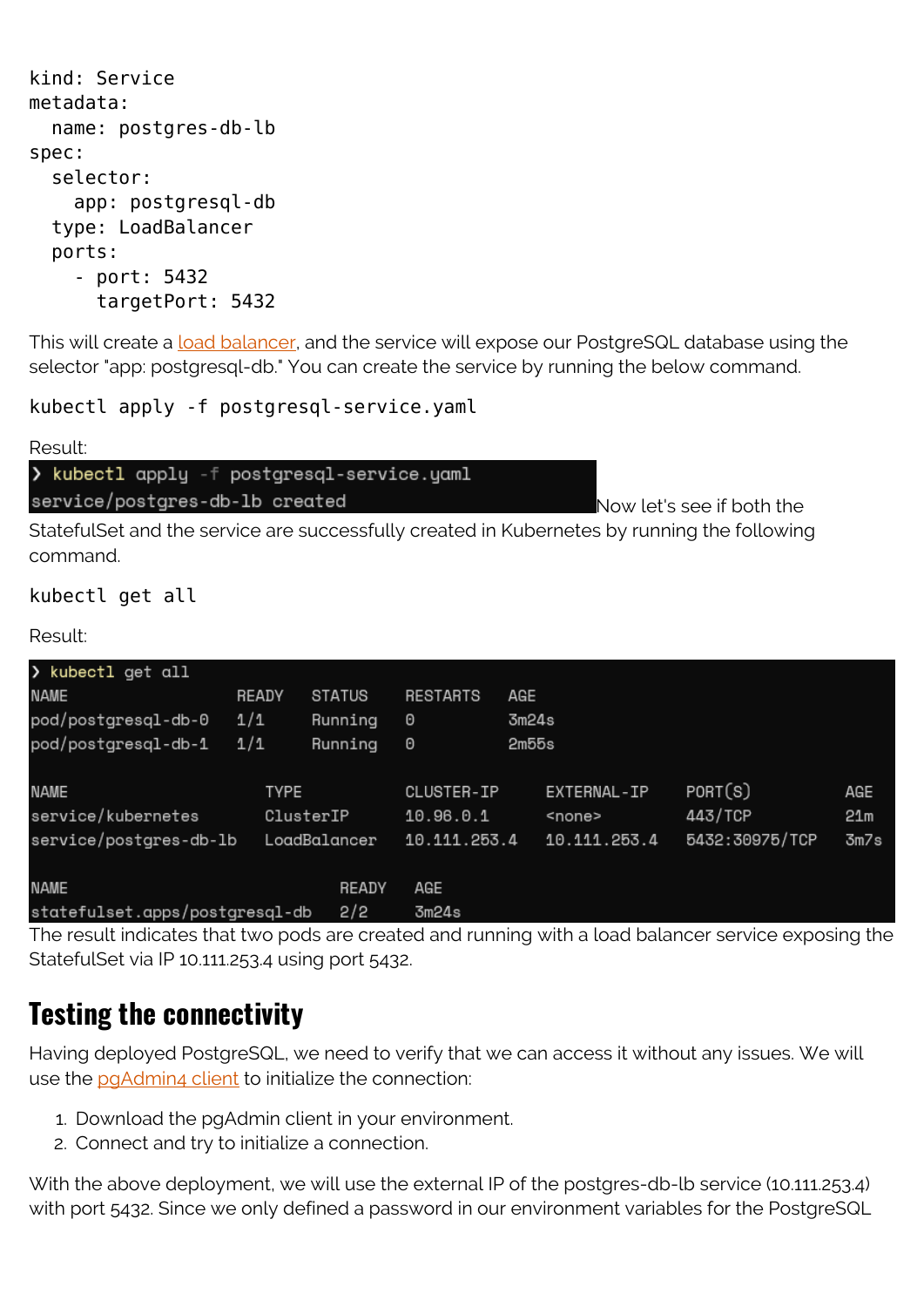StatefulSet, the configuration will have the default username "postgres" with the password we defined.

| He Create - Server                 |                                   |               |  |  |  |  |  |  |  |
|------------------------------------|-----------------------------------|---------------|--|--|--|--|--|--|--|
| Connection<br>General              | SSL SSH Tunnel<br>Advanced        |               |  |  |  |  |  |  |  |
| <b>Host</b><br>name/address        | 10.111.253.4                      |               |  |  |  |  |  |  |  |
| Port                               | 5432                              |               |  |  |  |  |  |  |  |
| Maintenance<br>database            | postgres                          |               |  |  |  |  |  |  |  |
| <b>Username</b>                    | postgres                          |               |  |  |  |  |  |  |  |
| <b>Kerberos</b><br>authentication? | False                             |               |  |  |  |  |  |  |  |
| Password                           |                                   |               |  |  |  |  |  |  |  |
| Save<br>password?                  |                                   |               |  |  |  |  |  |  |  |
| Role                               |                                   |               |  |  |  |  |  |  |  |
| Service                            |                                   |               |  |  |  |  |  |  |  |
|                                    | <u>ැ</u> Reset<br><b>X</b> Cancel | <b>a</b> Save |  |  |  |  |  |  |  |

 $\blacksquare$ If all the details are correct, the

connection will be initiated when you click on "Save," and the user will be able to see the connected database.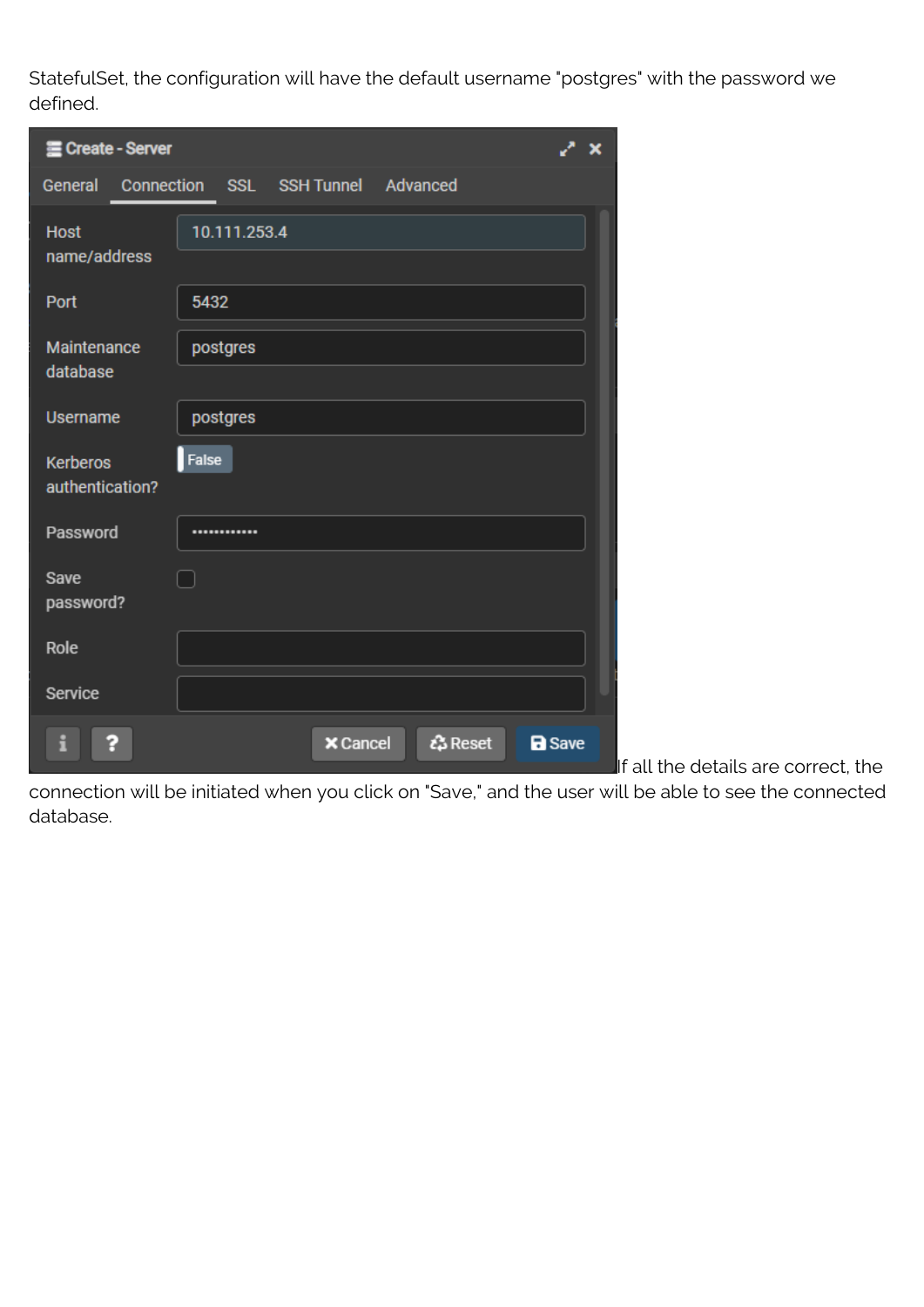| <sup>4</sup> pgAdmin 4                                                                      |                                           |                        |            |                 |             |                                                    |                   |                   |                                |              |                                | $\Box$               | $\times$                  |
|---------------------------------------------------------------------------------------------|-------------------------------------------|------------------------|------------|-----------------|-------------|----------------------------------------------------|-------------------|-------------------|--------------------------------|--------------|--------------------------------|----------------------|---------------------------|
| <b>BOAdmin</b> File v Object v Tools v Help v                                               |                                           |                        |            |                 |             |                                                    |                   |                   |                                |              |                                |                      |                           |
| The Q >_ Dashboard Properties SQL Statistics Dependencies Dependents<br><b>Browser</b><br>R |                                           |                        |            |                 |             |                                                    |                   |                   |                                |              |                                |                      | $\boldsymbol{\mathsf{x}}$ |
| $\vee \equiv$ Servers (1)<br>↓ n Kubernetes PostgreSQL                                      | <b>Server sessions</b>                    |                        |            |                 |             |                                                    |                   | Total Active Idle | <b>Transactions per second</b> |              | Transactions Commits Rollbacks |                      |                           |
| $\vee$ $\triangle$ Databases (1)                                                            | $6-$                                      |                        |            |                 |             |                                                    |                   |                   | $1 -$                          |              |                                |                      |                           |
| $\vee$ $\blacksquare$ postgres                                                              |                                           |                        |            |                 |             |                                                    |                   |                   |                                |              |                                |                      |                           |
| > <b>R</b> Casts                                                                            |                                           |                        |            |                 |             |                                                    |                   |                   |                                |              |                                |                      |                           |
| > % Catalogs                                                                                |                                           |                        |            |                 |             |                                                    |                   |                   |                                |              |                                |                      |                           |
| $\triangleright$ <b>Exent Triggers</b>                                                      |                                           |                        |            |                 |             |                                                    |                   |                   |                                |              |                                |                      |                           |
| > 最 Extensions                                                                              | $\mathbf{0}$                              |                        |            |                 |             |                                                    |                   |                   | $0 -$                          |              |                                |                      |                           |
| > Foreign Data Wrapper<br>$\triangleright$ $\blacksquare$ Languages                         |                                           |                        |            |                 |             |                                                    |                   |                   |                                |              |                                |                      |                           |
| $\rightarrow \bullet$ Publications                                                          | <b>Tuples in</b>                          |                        |            |                 |             | Inserts Updates Delete                             | <b>Tuples out</b> |                   | Fetched Returned               |              | <b>Block I/O</b>               | Reads Hits           |                           |
| > <sup>%</sup> Schemas                                                                      | $\overline{1}$                            |                        |            |                 |             |                                                    | $120 -$           |                   |                                |              | $120 -$                        |                      |                           |
| > Subscriptions                                                                             |                                           |                        |            |                 |             |                                                    | 100               |                   |                                |              | $100 -$                        |                      |                           |
| > Login/Group Roles                                                                         |                                           |                        |            |                 |             |                                                    | 80                |                   |                                |              | 80                             |                      |                           |
| $\rightarrow$ <b>E</b> Tablespaces                                                          |                                           |                        |            |                 |             |                                                    | 60                |                   |                                |              | 60                             |                      |                           |
|                                                                                             |                                           |                        |            |                 |             |                                                    | 40                |                   |                                |              | 40                             |                      |                           |
|                                                                                             |                                           |                        |            |                 |             |                                                    | 20                |                   |                                |              | 20                             |                      |                           |
|                                                                                             | $0 -$                                     |                        |            |                 |             |                                                    | $\Omega$          |                   |                                |              | $\mathbf{0}$                   |                      |                           |
|                                                                                             |                                           | <b>Server activity</b> |            |                 |             |                                                    |                   |                   |                                |              |                                |                      |                           |
|                                                                                             |                                           |                        |            |                 |             | Sessions Locks Prepared Transactions Configuration |                   |                   |                                |              | $\alpha$<br>Search             |                      | $\mathbf{c}$              |
|                                                                                             |                                           |                        | <b>PID</b> | <b>Database</b> | <b>User</b> | <b>Application</b>                                 |                   | <b>Client</b>     | <b>Backend start</b>           | <b>State</b> | <b>Wait event</b>              | <b>Blocking PIDs</b> |                           |
|                                                                                             |                                           |                        |            |                 |             |                                                    |                   |                   |                                |              |                                |                      |                           |
|                                                                                             | $\bullet$ $\bullet$ 69                    |                        |            |                 |             |                                                    |                   |                   | 2021-06-23 19:11:12 UTC        |              | Activity: CheckpointerMain     |                      |                           |
|                                                                                             | $\bullet$ $\bullet$ 70                    |                        |            |                 |             |                                                    |                   |                   | 2021-06-23 19:11:12 UTC        |              | Activity: BgWriterMain         |                      |                           |
|                                                                                             | $\bullet$ $\bullet$ 71                    |                        |            |                 |             |                                                    |                   |                   | 2021-06-23 19:11:12 UTC        |              | <b>Activity: WalWriterMain</b> |                      |                           |
|                                                                                             | $\bullet$ $\bullet$ 72                    |                        |            |                 |             |                                                    |                   |                   | 2021-06-23 19:11:12 UTC        |              | Activity: AutoVacuumMain       |                      |                           |
|                                                                                             | $\bullet$ $\bullet$ 74                    |                        |            |                 | postgres    |                                                    |                   |                   | 2021-06-23 19:11:12 UTC        |              | Activity: LogicalLauncherMain  |                      |                           |
|                                                                                             | $\bullet$ $\blacksquare$ $\rightarrow$ 97 |                        |            | postgres        |             | postgres pgAdmin 4 - DB:postgres                   |                   | 172.17.0.1        | 2021-06-23 19:33:44 UTC        | active       |                                |                      |                           |
|                                                                                             |                                           |                        |            |                 |             |                                                    |                   |                   |                                |              |                                |                      |                           |
|                                                                                             |                                           |                        |            |                 |             |                                                    |                   |                   |                                |              |                                |                      |                           |

## **Using ConfigMap in StatefulSet**

In our earlier example, we defined the environment variables with the StatefulSet YAML.

However, the best practice would be to separate the environment variables using [ConfigMaps](https://kubernetes.io/docs/concepts/configuration/configmap/) and call the ConfigMap from the StatefulSet deployment. This makes it easier to manage and maintain each component of the deployment.

So, let's create a ConfigMap and modify the StatefulSet YAML as shown below.

#### **postgresql-configmap.yaml**

```
# PostgreSQL StatefulSet ConfigMap
apiVersion: v1
kind: ConfigMap
metadata:
   name: postgres-db-config
   labels:
     app: postgresql-db
data:
   POSTGRES_DB: testdb
   POSTGRES_USER: testdbuser
   POSTGRES_PASSWORD: testdbuserpassword
   PGDATA: /data/pgdata
```
In the above ConfigMap, we have extended our environment variable to specify a PostgreSQL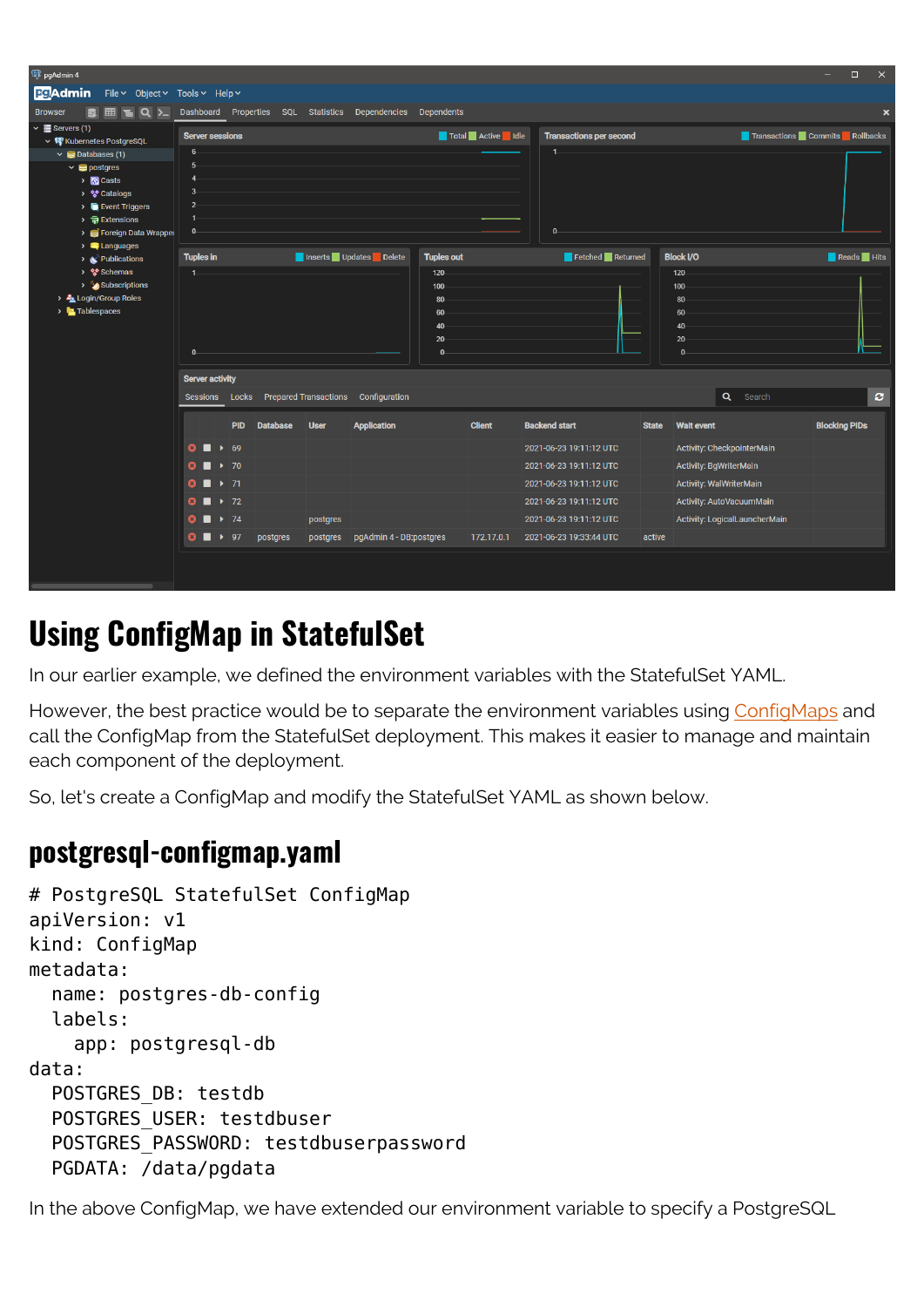database, user, password, and data store. Now let's create the configMap and view the configurations using this command:

#### kubectl apply -f .postgresql-configmap.yaml

Result:

```
> kubectl apply -f .\postgresql-configmap.yaml
configmap/postgres-db-config created
```
We can get the information of

the created ConfigMap using the describe function:

kubectl describe configmap postgres-db-config

Result:

|                            | > kubectl describe configmap postgres-db-config |  |  |  |  |
|----------------------------|-------------------------------------------------|--|--|--|--|
|                            | Name: postgres-db-config                        |  |  |  |  |
| Namespace: default         |                                                 |  |  |  |  |
|                            | Labels: app=postgresql-db                       |  |  |  |  |
| Annotations: <none></none> |                                                 |  |  |  |  |
|                            |                                                 |  |  |  |  |
| Data                       |                                                 |  |  |  |  |
| $=$                        |                                                 |  |  |  |  |
| PGDATA:                    |                                                 |  |  |  |  |
|                            |                                                 |  |  |  |  |
| /data/pgdata               |                                                 |  |  |  |  |
| POSTGRES_DB:               |                                                 |  |  |  |  |
|                            |                                                 |  |  |  |  |
| testdb                     |                                                 |  |  |  |  |
| POSTGRES_PASSWORD:         |                                                 |  |  |  |  |
|                            |                                                 |  |  |  |  |
| testdbuserpassword         |                                                 |  |  |  |  |
| POSTGRES_USER:             |                                                 |  |  |  |  |
|                            |                                                 |  |  |  |  |
| testdbuser                 |                                                 |  |  |  |  |
| Events: <none></none>      |                                                 |  |  |  |  |

The next step is

to modify the StatefulSet to call the data from the ConfigMap. That can be done by using the envFrom field to point to the above ConfigMap. This will also enable us to create a StatefulSet using the data in the ConfigMap.

#### **postgresql.yaml**

```
# PostgreSQL StatefulSet - ConfigMap
apiVersion: apps/v1
kind: StatefulSet
metadata:
   name: postgresql-db
```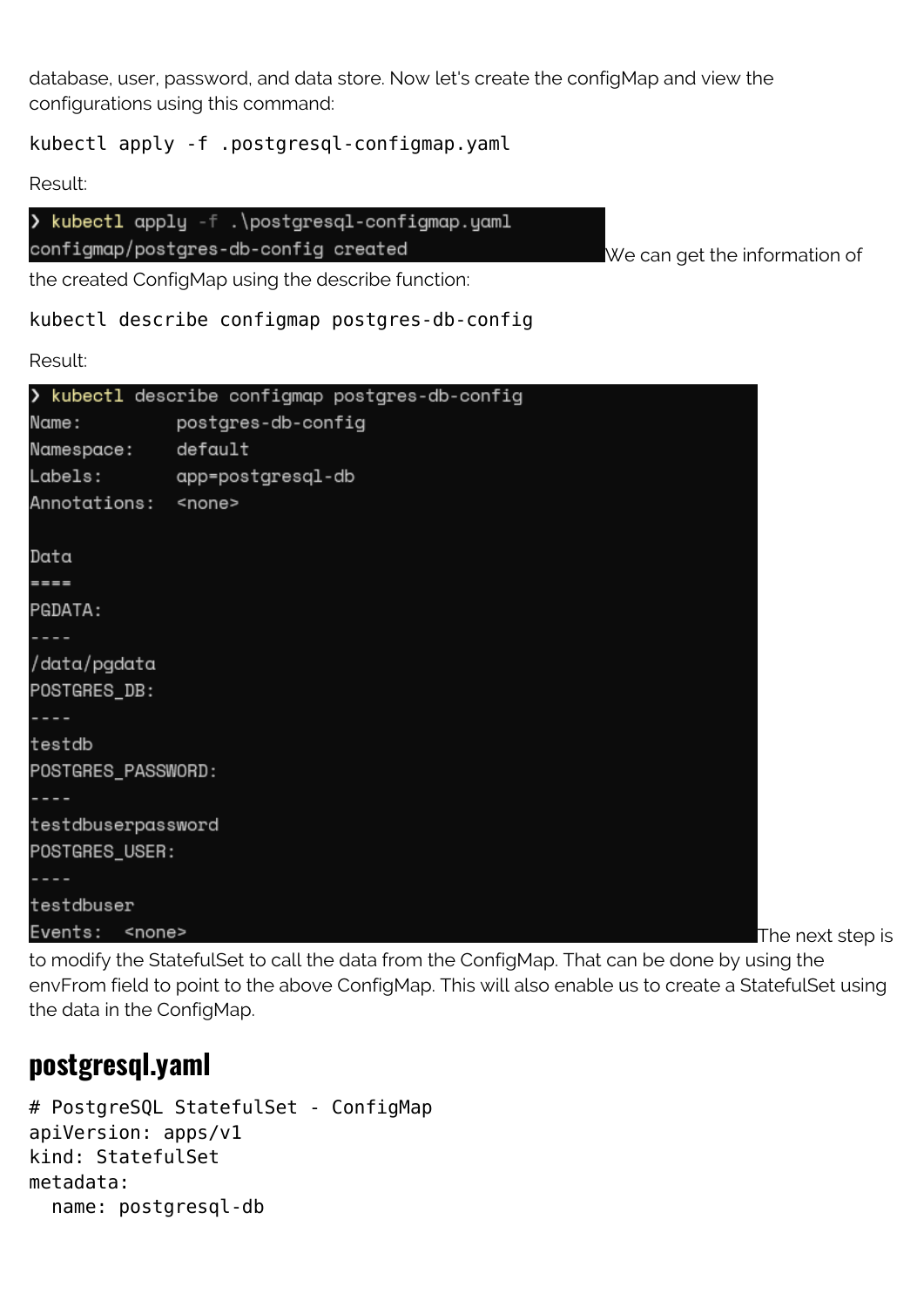```
spec:
   serviceName: postgresql-db-service
   selector:
    match abels:
       app: postgresql-db
   replicas: 2
   template:
     metadata:
       labels:
         app: postgresql-db
     spec:
       containers:
          - name: postgresql-db
            image: postgres:latest
            volumeMounts:
              - name: postgresql-db-disk
                mountPath: /data
            # Config from ConfigMap
            envFrom:
            - configMapRef:
                name: postgres-db-config
   # Volume Claim
   volumeClaimTemplates:
     - metadata:
         name: postgresql-db-disk
       spec:
         accessModes:
         resources:
            requests:
              storage: 25Gi
```
With our Persistent Volumes, deletions in the underlying database will be preserved even in case of Pod errors. As a StatefulSet, the state of Pods will also be preserved, and they will get assigned to the desired volumes correctly when recreated.

We can identify the pods using the following command:

kubectl get pvc

Result:

| $\lambda$ kubectl | aet pvc                            |       |               |                                          |          |    |
|-------------------|------------------------------------|-------|---------------|------------------------------------------|----------|----|
| <b>NAME</b>       |                                    |       | <b>STATUS</b> | <b>VOLUME</b>                            | CAPACITY | AC |
| <b>CESS MODES</b> | STORAGECLASS                       | AGE   |               |                                          |          |    |
|                   | postgresgl-db-disk-postgresgl-db-0 |       | Bound         | pvc-16800078-b0e0-4911-a7c0-9e2ead637453 | 25Gi     | RW |
| O                 | standard                           | 4m12s |               |                                          |          |    |
|                   | postgresql-db-disk-postgresql-db-1 |       | Bound         | pvc-165ed65c-a1f3-4a85-a3aa-bf214c53b767 | 25Gi     | RW |
| O                 | standard                           | 4m5s  |               |                                          |          |    |